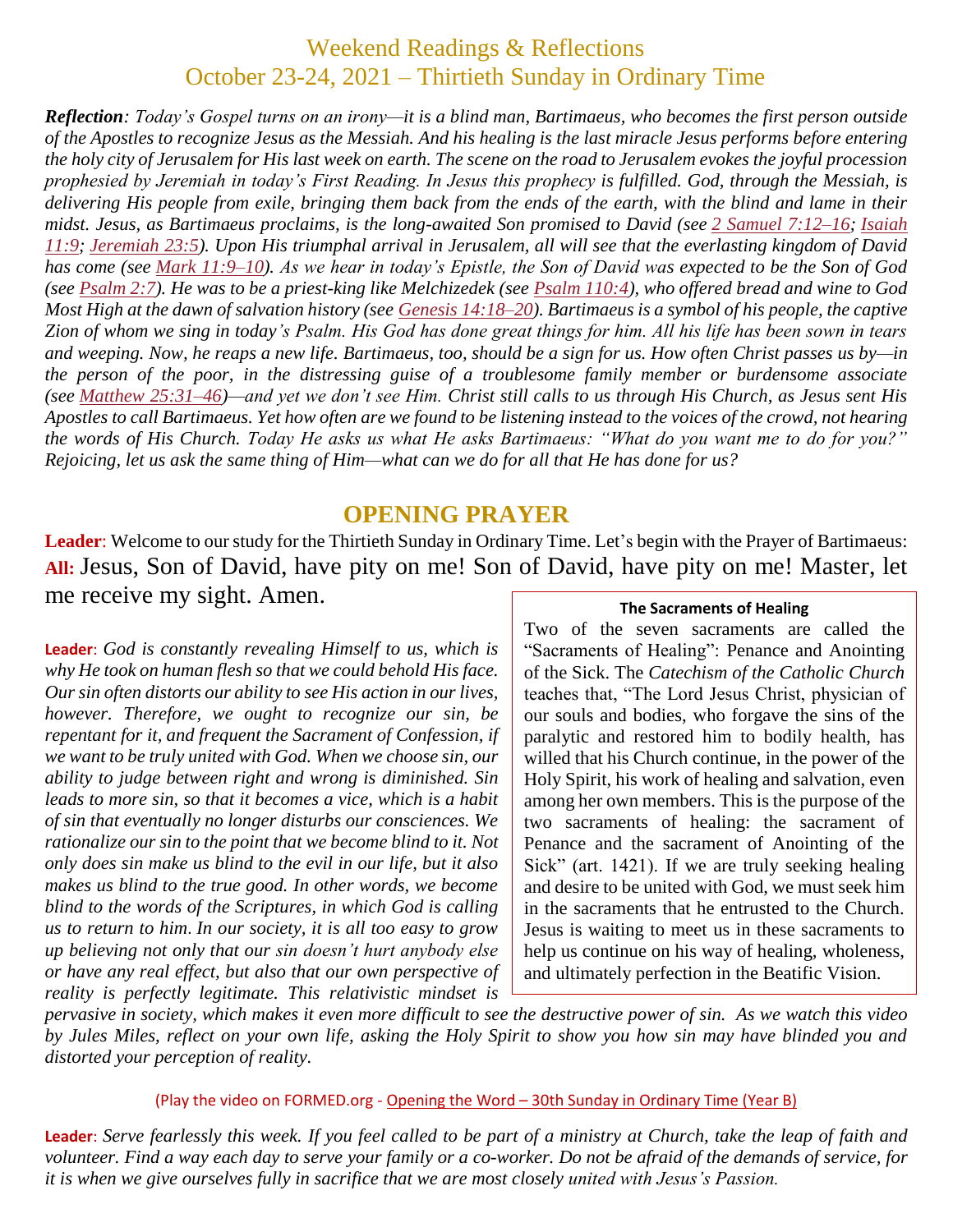#### **FIRST READING** ~ Jeremiah 31:7-9 <sup>~</sup>

Thus says the LORD: Shout with joy for Jacob, exult at the head of the nations; proclaim your praise and say: The LORD has delivered his people, the remnant of Israel. Behold, I will bring them back from the land of the north; I will gather them from the ends of the world, with the blind and the lame in their midst, the mothers and those with child; they shall return as an immense throng. They departed in tears, but I will console them

and guide them; I will lead them to brooks of water, on a level road, so that none shall stumble. For I am a father to Israel, Ephraim is my first-born.

*The prophet Jeremiah was born around 650 BC. He began to prophesy during the reign of King Josiah, who did many things to help Israel follow God's law. The Israelite kings who reigned after Josiah, however, didn't uphold God's law. During their reigns Jeremiah warned that God would punish the nation for its sins. Like Isaiah, Jeremiah prophesied that the Babylonian invasion of Jerusalem was God's punishment upon the Israelites. Jeremiah also prophesied that after this terrible event occurred, God would bring his scattered people safely back to their land.*

- *Imagine yourself being present, what do you think it would have been like to hear these words from Jeremiah?*
- *How did a time you felt lonely or neglected affect your relationship with God?*
- *How and where is God leading you?*
- *Who is with you on your spiritual journey?*

### **SECOND READING**  $\sim$  2 Hebrews 4:14-16  $\sim$

Brothers and sisters: Every high priest is

taken from among men and made their representative before God, to offer gifts and sacrifices for sins. He is able to deal patiently with the ignorant and erring, for he himself is beset by weakness and so, for this reason, must make sin offerings for himself as well as for the people. No one takes this honor upon himself but only when called by God, just as Aaron was. In the same way, it was not Christ who glorified himself in becoming high priest, but rather the one who said to him: *You are my son: this day I have begotten you;* just as he says in another place: *You are a priest forever according to the order of Melchizedek.*

*In order to assume the responsibilities of high priest, a person must be called by God and able to empathize with the fragility of those he serves. Jesus, of course, was called and anointed by God. Because He was fully human, he was able to empathize with the weaknesses and sufferings of others.*

- *How would you relate the coming of Christ with the office of high priest?*
- *What things are dominating your attention and thought today? How can you bring these to Sunday worship and give them to Jesus, our high priest?*

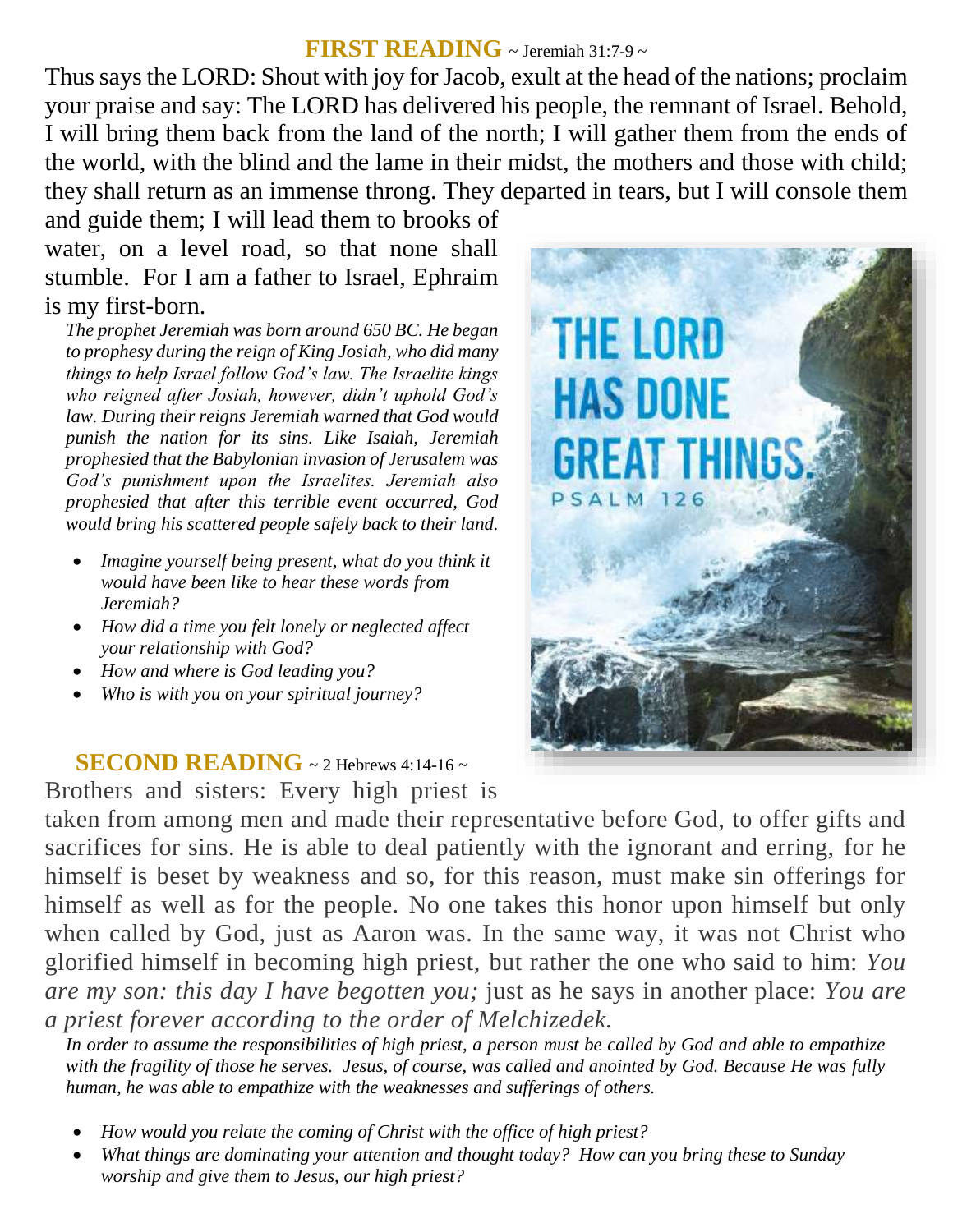#### **GOSPEL** ~ Mark 10:46-52 <sup>~</sup>

As Jesus was leaving Jericho with his disciples and a sizable crowd, Bartimaeus, a blind man, the son of Timaeus, sat by the roadside begging. On hearing that it was Jesus of Nazareth, he began to cry out and say, "Jesus, son of David, have pity on me." And many rebuked him, telling him to be silent. But he kept calling out all the more, "Son of David, have pity on me." Jesus stopped and said, "Call him." So they called the blind man, saying to him, "Take courage; get up, Jesus is calling you." He threw aside his cloak, sprang up, and came to Jesus. Jesus said to him in reply, "What do you want me to do for you?" The blind man replied to him, "Master, I want to see." Jesus told him, "Go your way; your faith has saved you." Immediately he received his sight and followed him on the way.

*In most of the stories in Mark's Gospel Jesus can only heal those who have faith. Bartimaeus' faith is strong: he calls out in spite of the crowd's attempt to silence him, and when Jesus summons him, he rushes forward. He even throws aside his cloak, which he probably placed in front of him to collect money while begging. Though blind, Bartimaeus sees that his life is about to change. The healing of Bartimaeus is the last thing that happens during Jesus' journey to Jerusalem. Jesus will next enter the city in which he'll be killed. During his journey Jesus repeatedly told his disciples that he would suffer and die. The disciples don't understand or can't accept that Jesus will suffer. They don't yet see who Jesus is. Despite his physical blindness, Bartimaeus sees Jesus more clearly than they do. He even chooses to follow Jesus to the place of suffering and death.*

- *Jesus tells Bartimaeus to "go your way" – what do you think He meant by that? How is Bartimaeus a model of faith for you?*
- *How is your faith saving you?*
- *How do you respond when good things happen to you? What are you thankful for today?*
- *What personal weakness can God take over for you today?*



# **30TH SUNDAY IN ORDINARY TIME**

Jesus said to him in reply, "What do you want me to do for you?" The blind man replied to him, "Master, I want to see." Jesus told him, "Go your way; your faith has saved you." Immediately he received his sight and followed him on the way. - Mk 10:51-52